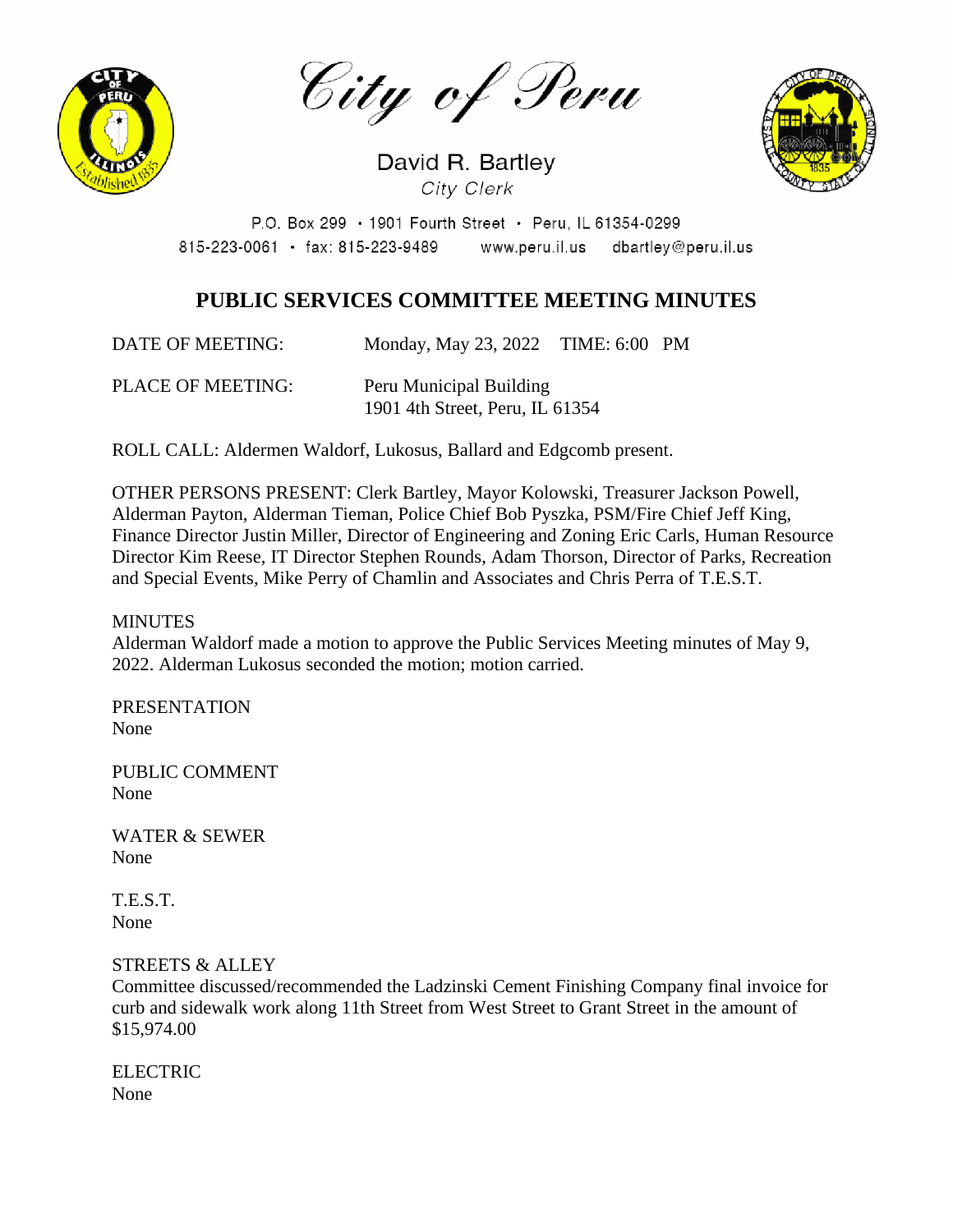LANDFILL None

# AIRPORT

Alderman Lukosus reported the electric department has been working on AWOS relocation.

Alderman Lukosus also reported on the corporate hangar relocation.

Eric Carls, Director of Engineering and Zoning reported the taxiway project paperwork is complete and now waiting on notice to proceed,

PSM/Fire Chief Jeff King reported there is an older Kubota mower that has ongoing issues and will need to be replaced. Committee discussed options and gave the go ahead.

Clerk Bartley, PSM/Fire Chief King and Director of Engineering and Zoning Eric Carls discussed some airport property currently out of production that will be grated and planted in grass. A neighboring farm requested to plant a harvestable hay/grass. The Committee recommended not.

**CEMETERY** None.

# PARKS & RECREATION

Adam Thorson, Director of Parks, Recreation and Special Events reported on a \$7,000-\$8,000 increase for the July 3rd festivities. Committee discussed options.

Mr. Thorson reported 50/50 tickets are available for the Taste of the Illinois Valley

Mr. Thorson reported the IV Pistol Shrimp home opener is June  $2<sup>nd</sup>/$ 

#### CODE ENFORCEMENT/BUILDING & ZONING None

### ENGINEERING

Eric Carls, Director of Engineering and Zoning provided the following updates:

- Area 5 Phase 1  $(7<sup>th</sup> Street)$ 
	- o Phase 1 paved with cars and sidewalks
- General Fund Street Program (RBI/MFT funds)
	- o Concrete work underway
- **IDOT Rt. 6** 
	- o Coordination for combined water main project
- Wenzel Road Improvements
	- o Underground work nearly complete
- Pohar Crossing
	- o Progressing with road beds